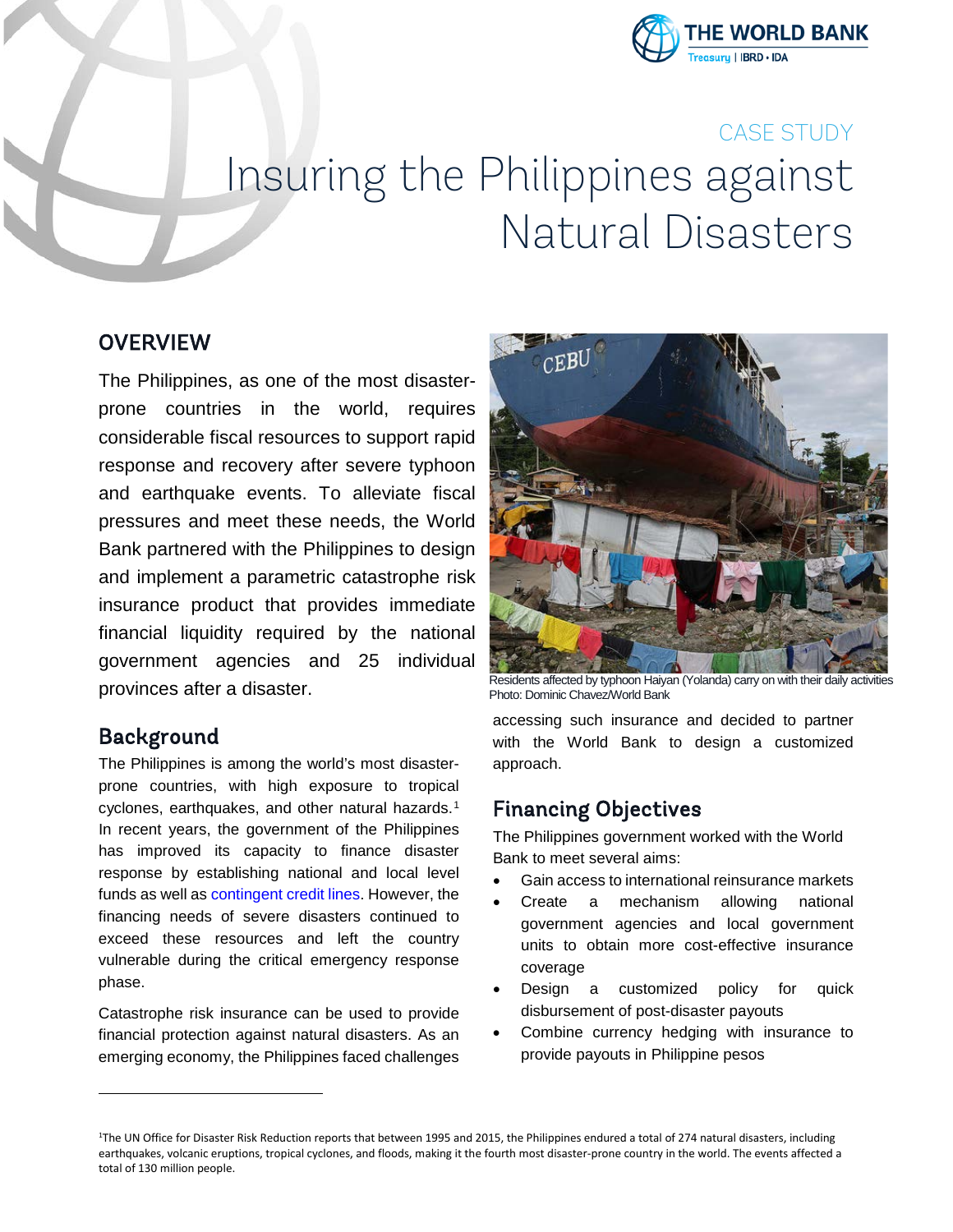# Financial Solution

The Philippines obtained a parametric catastrophe risk insurance policy<sup>[2](#page-1-0)</sup> offering earthquake and typhoon coverage to national government agencies and typhoon coverage to 25 individual provinces. Total annual coverage in the first year of the program (2017/2018) was US\$206 million; coverage nearly doubled to \$389 million in the program's second year (2018/2019).

The World Bank acted as an intermediary to transfer the risk out of the country by reinsuring the risk and simultaneously executing catastrophe swap transactions with the international market.



## Outcome

This transaction was the first of its kind in the Philippines and also marks the first time that the World Bank entered into a reinsurance agreement with government agencies. In addition, it was the first time a catastrophe risk transaction was executed in local currency. The transaction was designed to provide the government with rapid post-disaster liquidity—to support emergency response and maintain essential services until additional resources become available—from a AAA-rated counterparty. In the first year of the program, the policy paid out approximately US\$1.6 million following Typhoon Vinta in December 2017.

Several conditions made the transaction possible:

• Existence of catastrophe risk models at the national and subnational levels that met international market standards



#### For information: Miguel Navarro-Martin, Manager Banking Products [mnavarromartin@worldbank.org,](mailto:mnavarromartin@worldbank.org) +1 (202) 458 4722

<span id="page-1-0"></span><sup>&</sup>lt;sup>2</sup> Parametric insurance is a type of insurance that makes a specified payment upon the occurrence of a triggering event that meets preagreed criteria, such as a specific earthquake magnitude or typhoon intensity. Since the payment of claims depends on parametric triggers, and not on actual losses that would take time to assess in the field, claims can be paid quickly—usually within weeks, compared to several months for traditional insurance. The Philippines' policy pays outs to the government within 24 days after notification of a covered event.